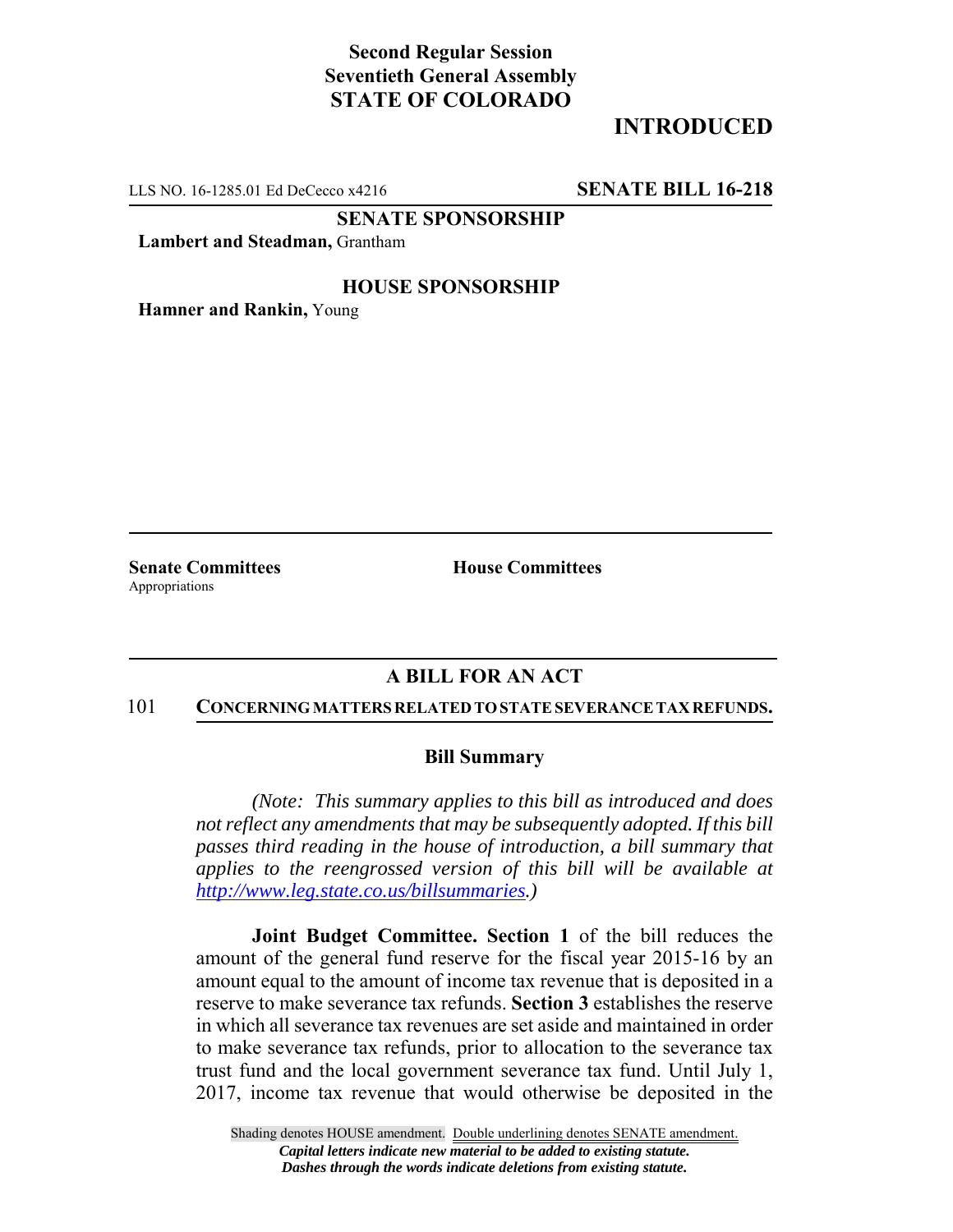general fund may instead be deposited in the reserve if needed to make the refunds. **Section 2** makes a conforming change related to this use of the income tax revenue.

**Section 4** extends a repeal date, so that severance tax revenue can continue to be allocated to the severance tax trust fund and the local government severance tax fund between January 1, 2017, and July 1, 2017.

The following amounts are restricted from being used for any purpose whatsoever:

- \$19.1 million dollars from the severance tax perpetual base fund; (**section 5**)
- ! \$10 million dollars from the severance tax operational fund; and (**section 6**)
- ! \$48 million dollars from the local government severance tax fund. (**section 7**)

The money in these funds remains restricted until such time that the joint budget committee, by a majority vote, releases the restriction on some or all of the money.

- 2 **SECTION 1.** In Colorado Revised Statutes, 24-75-201.1, **amend**
- 3 **as added by House Bill 16-1419** (1) (d) (XVII) as follows:
- 

4 **24-75-201.1. Restriction on state appropriations - legislative**

5 **declaration - definitions.** (1) (d) For each fiscal year, unrestricted 6 general fund year-end balances shall be retained as a reserve in the 7 following amounts:

8 (XVII) For the fiscal year 2015-16, AN AMOUNT EQUAL TO five and six-tenths percent of the amount appropriated for expenditure from the general fund for that fiscal year MINUS THE TOTAL AMOUNT CREDITED TO THE RESERVE CREATED IN SECTION 39-22-107.8, C.R.S., IN 12 ACCORDANCE WITH PARAGRAPH (a) OF SUBSECTION (2) OF SAID SECTION. **SECTION 2.** In Colorado Revised Statutes, 39-22-623, **amend** (1) (b) as follows:

15 **39-22-623. Disposition of collections.** (1) (b) Following

<sup>1</sup> *Be it enacted by the General Assembly of the State of Colorado:*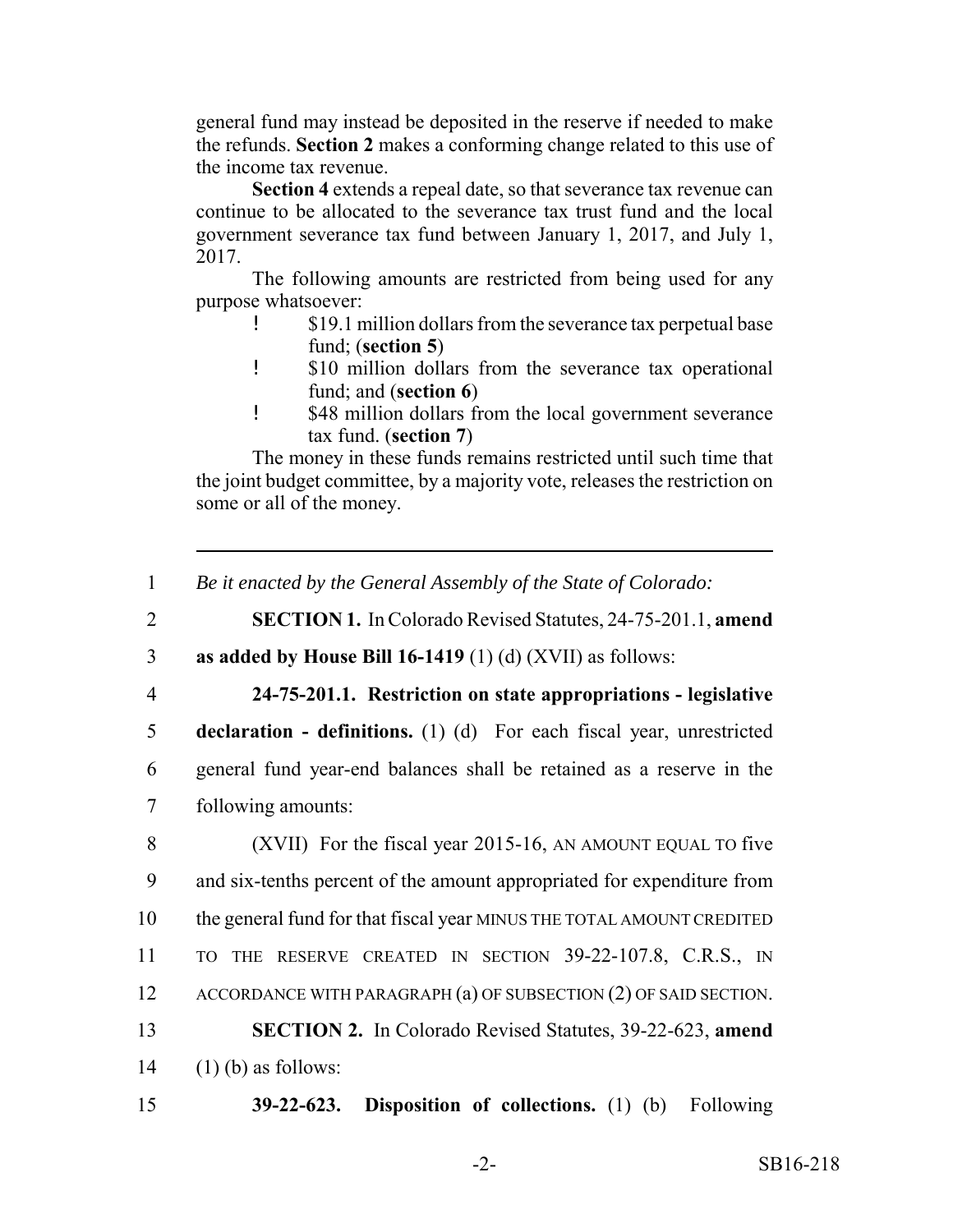apportionment of the city, town, and county shares pursuant to paragraph (a) of this subsection (1) and pursuant to section 29-21-101, C.R.S., all remaining funds, LESS THE AMOUNT CREDITED TO THE RESERVE CREATED IN SECTION 39-29-107.8, IN ACCORDANCE WITH SUBSECTION (2) OF SAID SECTION, shall be credited to the general fund, and the general assembly shall make appropriations therefrom for the expenses of the administration of this article.

 **SECTION 3.** In Colorado Revised Statutes, **add** 39-29-107.8 as follows:

**39-29-107.8. Refunds.** (1) PRIOR TO THE ALLOCATION IN SECTION 39-29-108, THE STATE TREASURER SHALL SET ASIDE AND MAINTAIN ALL REVENUE FROM THE TAX IMPOSED PURSUANT TO THIS ARTICLE IN A RESERVE THAT IS AVAILABLE FOR THE PAYMENT OF REFUNDS RELATED TO THE TAX. THE DEPARTMENT OF REVENUE SHALL MAKE ANY REFUND RELATED TO THE TAX FROM THE RESERVE IN ACCORDANCE WITH SECTION 39-21-108 (2). AT THE END OF EACH MONTH, ANY MONEYS IN THE RESERVE THAT ARE NOT REQUIRED FOR A REFUND ARE THE TOTAL GROSS RECEIPTS REALIZED THAT ARE AVAILABLE FOR ALLOCATION IN SECTION 39-29-108.

20 (2) (a) PRIOR TO JULY 1, 2016, IF THE AMOUNT IN THE RESERVE IS LESS THAN THE AMOUNT OF REFUNDS THAT ARE REQUIRED TO BE MADE FROM THE RESERVE, THEN THE STATE TREASURER SHALL CREDIT TO THE RESERVE FROM THE PROCEEDS OF THE MONEY COLLECTED UNDER ARTICLE 24 22 OF THIS TITLE AN AMOUNT EQUAL TO THE DEFICIT.

 (b) ON OR AFTER JULY 1, 2016, BUT PRIOR TO JULY 1, 2017, THE STATE TREASURER SHALL CREDIT TO THE RESERVE FROM THE PROCEEDS OF THE MONEY COLLECTED UNDER ARTICLE 22 OF THIS TITLE, AN AMOUNT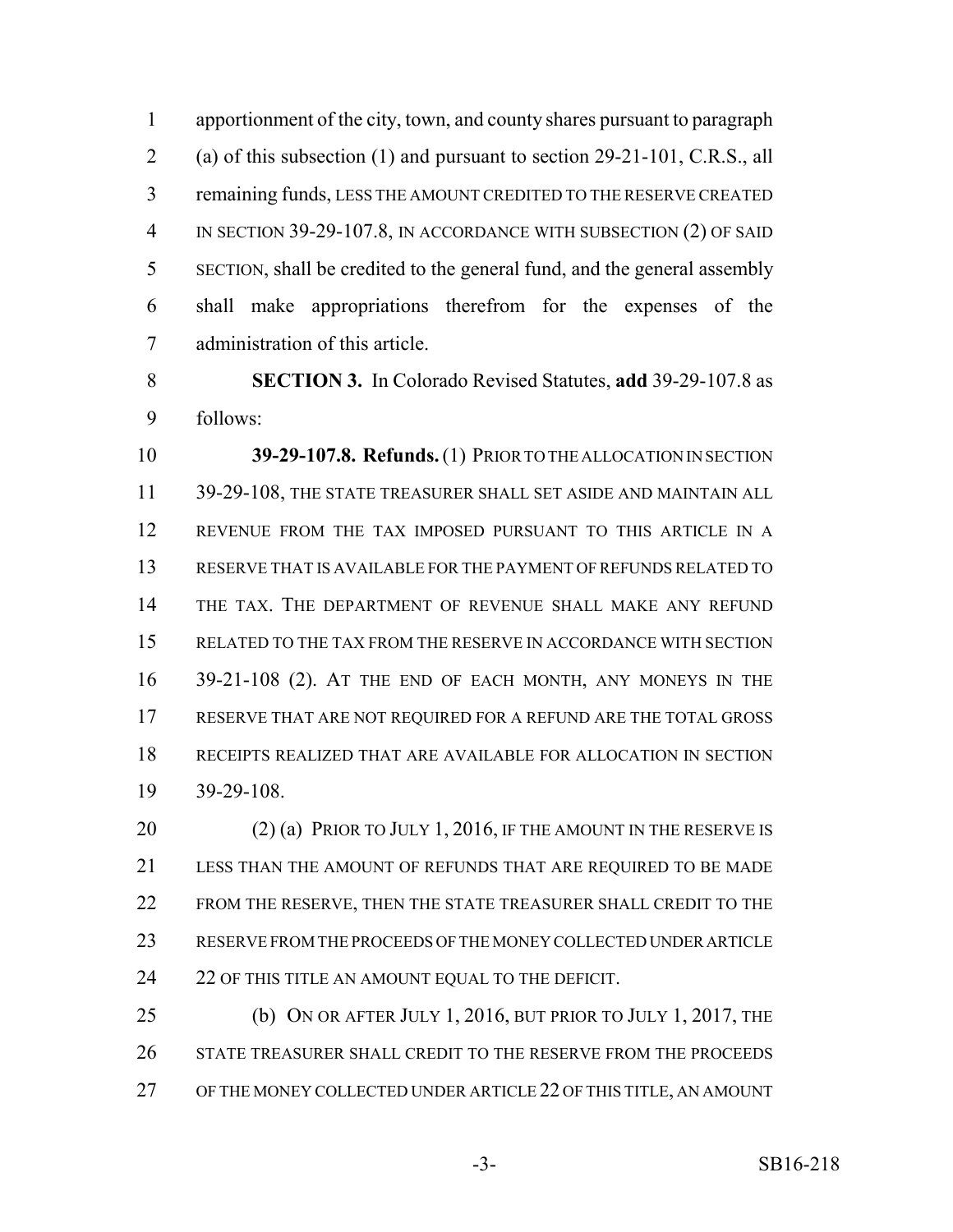| EQUAL TO ALL REFUNDS FOR THE TAX IMPOSED PURSUANT TO SECTION |
|--------------------------------------------------------------|
| 39-29-105 THAT ARE MADE FOR THE SAME PERIOD.                 |

 **SECTION 4.** In Colorado Revised Statutes, 39-29-108, **amend** 4 (2) (a) (II) as follows:

 **39-29-108. Allocation of severance tax revenues - definitions - repeal.** (2) (a) (II) This paragraph (a) is repealed, effective January JULY 1, 2017.

 **SECTION 5.** In Colorado Revised Statutes, 39-29-109, **add** (2) 9 (a)  $(XV)$  as follows:

 **39-29-109. Severance tax trust fund - created - administration - distribution of moneys - repeal.** (2) State severance tax receipts shall be credited to the severance tax trust fund as provided in section 39-29-108. Except as otherwise set forth in section 39-29-109.5, all income derived from the deposit and investment of the moneys in the fund shall be credited to the fund. At the end of any fiscal year, all unexpended and unencumbered moneys in the fund remain therein and shall not be credited or transferred to the general fund or any other fund. All moneys in the fund are subject to appropriation by the general assembly for the following purposes:

 (a) **The severance tax perpetual base fund.** (XV) NOTWITHSTANDING ANY PROVISION OF THIS PARAGRAPH (a) TO THE CONTRARY, AN AMOUNT EQUAL TO NINETEEN MILLION ONE HUNDRED THOUSAND DOLLARS IN THE FUND IS RESTRICTED FROM BEING USED FOR ANY PURPOSE WHATSOEVER, UNTIL SUCH TIME THAT THE JOINT BUDGET COMMITTEE, BY A MAJORITY VOTE, RELEASES THE RESTRICTION ON SOME 26 OR ALL OF THE MONEY.

**SECTION 6.** In Colorado Revised Statutes, 39-29-109.3, **add**